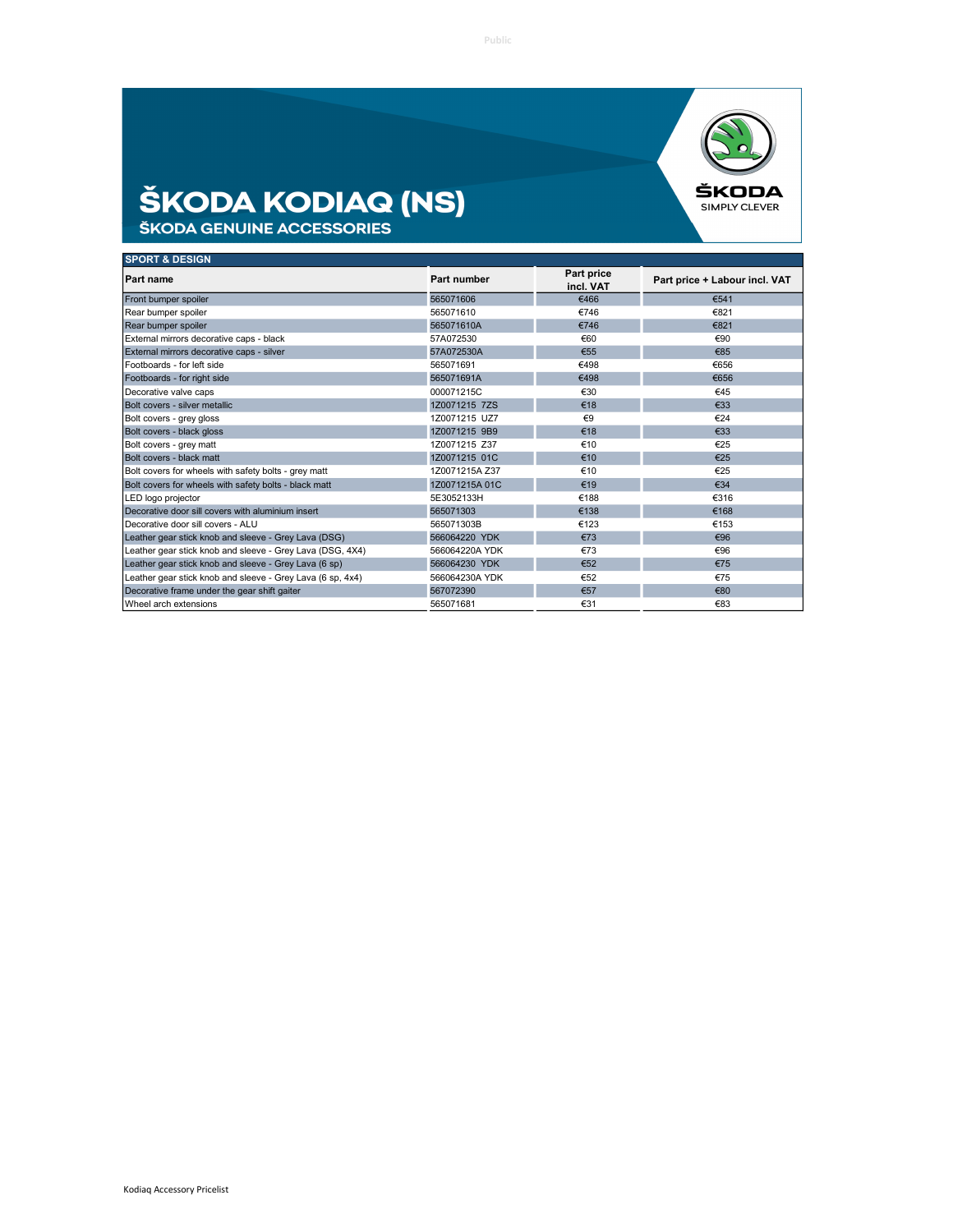| <b>WHEELS - excluding tyres</b>                               |                    |                         |                               |
|---------------------------------------------------------------|--------------------|-------------------------|-------------------------------|
| Part name                                                     | <b>Part number</b> | Part price<br>incl. VAT | Part price + Labour incl. VAT |
| Ignite 20" alloy wheel in anthracite metallic brushed design  | 565071490F HA7     | €443                    | €473                          |
| Ignite 20" alloy wheel in silver metallic brushed design      | 565071490G 8Z8     | €427                    | €457                          |
| Ignite 20" alloy wheel in black gloss brushed design          | 565071490H JX2     | €447                    | €477                          |
| Xtreme 20" alloy wheel in anthracite metallic design          | 565071490C HA7     | €453                    | €483                          |
| Xtreme 20" alloy wheel in black red design                    | 565071490E QXJ     | €447                    | €477                          |
| Xtreme 20" alloy wheel in silver metallic design              | 565071490D 8Z8     | €427                    | €457                          |
| Vega 20" alloy wheel in black metallic brushed design         | 565071490A FL8     | €453                    | €483                          |
| Vega 20" alloy wheel in anthracite metallic brushed design    | 565071490B HA7     | €455                    | €485                          |
| Vega 20" alloy wheel in platinum matt brushed design          | 565071490 HZ9      | €440                    | €470                          |
| Arctos 20" alloy wheel in black metallic brushed design       | 565071490J FL8     | €523                    | €553                          |
| Arctos 20" alloy wheel in silver metallic brushed design      | 565071490K 8Z8     | €498                    | €528                          |
| Aronia 19" alloy wheel in anthracite metallic brushed design  | 565071499M HA7     | €456                    | €486                          |
| Procyon 19" alloy wheel in black metallic brushed design      | 565071499Q FL8     | €456                    | €486                          |
| Procyon 19" alloy wheel in anthracite metallic brushed design | 565071499P HA7     | €456                    | €486                          |
| Cursa 19" alloy wheel in black gloss brushed design           | 565071499ABJX2     | €456                    | €486                          |
| Cursa 19" alloy wheel in anthracite metallic brushed design   | 565071499AAHA7     | €456                    | €486                          |
| Braga 19" alloy wheel in anthracite metallic brushed design   | 565071499L HA7     | €440                    | €470                          |
| Sirius 19" alloy wheel in anthracite metallic brushed design  | 565071499K HA7     | €455                    | €485                          |
| Crater 19" alloy wheel in black matt brushed design           | 565071499 ZG6      | €427                    | €457                          |
| Crater 19" alloy wheel in anthracite metallic brushed design  | 565071499A HA7     | €427                    | €457                          |
| Crater 19" alloy wheel in silver metallic brushed design      | 565071499H 8Z8     | €402                    | €432                          |
| Triglav 19" alloy wheel in black metallic brushed design      | 565071499B FL8     | €449                    | €479                          |
| Triglav 19" alloy wheel in anthracite metallic brushed design | 565071499C HA7     | €443                    | €473                          |
| Triglav 19" alloy wheel in silver metallic brushed design     | 565071499D 8Z8     | €408                    | €438                          |
| Sirius 19" alloy wheel in silver metallic brushed design      | 565071499J 8Z8     | €402                    | €432                          |
| Elbrus 18" alloy wheel in silver metallic design              | 565071498C 8Z8     | €302                    | €332                          |
| Triton 18" alloy wheel in silver metallic design              | 565071498B 8Z8     | €302                    | €332                          |
| Trinity 18" alloy wheel in black metallic brushed design      | 565071498 FL8      | €319                    | €349                          |
| Trinity 18" alloy wheel in anthracite metallic brushed design | 565071498A HA7     | €325                    | €355                          |
| Trinity 18" alloy wheel in silver metallic brushed design     | 565071498D 8Z8     | €302                    | €332                          |
| Ratikon 17" alloy wheel in silver metallic design             | 565071497A 8Z8     | €259                    | €289                          |
| Mitykas 17" alloy wheel in silver metallic design             | 565071497B 8Z8     | €259                    | €289                          |
| Nanuq 17" alloy wheel in black metallic design                | 565071497D FL8     | €276                    | €306                          |
| Nanuq 17" alloy wheel in silver metallic design               | 565071497 8Z8      | €259                    | €289                          |
| Borneo 17" hub covers                                         | 565071457 Z31      | €124                    | €139                          |
|                                                               |                    |                         |                               |
| <b>INFOTAINMENT</b>                                           |                    |                         |                               |
| Part name                                                     | <b>Part number</b> | Part price              | Part price + Labour incl. VAT |
|                                                               |                    | incl. VAT               |                               |
| Navigation SD card - Europe                                   | 5L0051236BJ        | €486                    | €486                          |
| Navigation SD card - World 1                                  | 5L0051236BB        | €338                    | €338                          |
| Navigation SD card - World 2                                  | 5L0051236BC        | €338                    | €338                          |
| Navigation SD card - World 3                                  | 5L0051236BD        | €338                    | €338                          |
| Navigation SD card - World (for service purposes)             | 3V0051884E         | €351                    | €351                          |
| <b>LTE CarStick</b>                                           | 000051409F         | €175                    | €175                          |
| Connecting cable USB to Apple                                 | 5E0051510E         | €31                     | €31                           |
| Connecting cable USB to Mini USB                              | 5JA051446H         | €28                     | €28                           |
| Connecting cable USB to Micro USB                             | 5JA051446J         | €28                     | €28                           |
| Connecting cable USB to USB C                                 | 565051510          | €32                     | €32                           |
| SmartLink+                                                    | 000054830A         | €189                    | €189                          |
| Media Command                                                 | 000054830B         | €222                    | €222                          |

Drive activity assistant  $\epsilon$ 70  $\epsilon$ 70  $\epsilon$ 70  $\epsilon$ 70  $\epsilon$ 70  $\epsilon$ 70  $\epsilon$ 70  $\epsilon$ 70  $\epsilon$ 70  $\epsilon$ 70  $\epsilon$ 70  $\epsilon$ 70  $\epsilon$ 70  $\epsilon$ 70  $\epsilon$ 70  $\epsilon$ 70  $\epsilon$ 70  $\epsilon$ 70  $\epsilon$ 70  $\epsilon$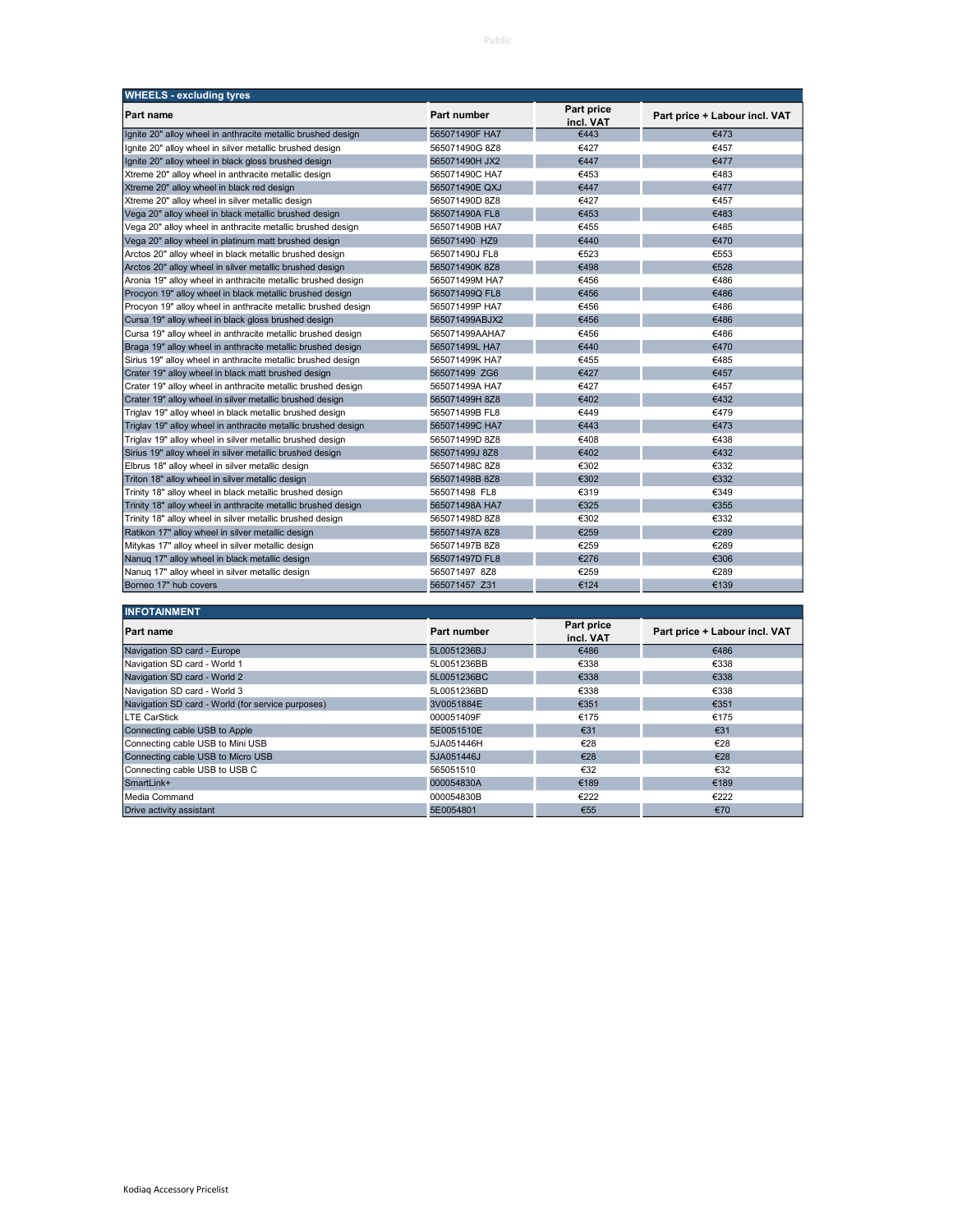| <b>COMFORT &amp; UTILITY</b>                     |               |                         |                               |
|--------------------------------------------------|---------------|-------------------------|-------------------------------|
| <b>Part name</b>                                 | Part number   | Part price<br>incl. VAT | Part price + Labour incl. VAT |
| Bin for door panel - black                       | 5JA061107 9B9 | €16                     | €31                           |
| Bin for door panel - beige                       | 5JA061107 WC4 | €18                     | €33                           |
| Ashtray to the cup holder                        | 000061142B    | €15                     | €30                           |
| Portable coffee maker                            | 000069641C    | €304                    | €304                          |
| Thermo-electric cooling box - 15 I               | 5L0065400     | €213                    | €228                          |
| Thermo-electric cooling box - 20 I               | 000065400G    | €369                    | €384                          |
| Sun shades - for rear side windows               | 565064363A    | €159                    | €189                          |
| Sun shades - for 5th door and boot side windows  | 565064361A    | €148                    | €171                          |
| Textile foot mats - Standard                     | 567061404     | €77                     | €92                           |
| Textile foot mats - Presttige                    | 567061270     | €92                     | €107                          |
| Textile foot mats - Prestige with grey stitching | 566061270A    | €89                     | €104                          |
| Textile foot mats - Prestige with grey stitching | 567061270A    | €93                     | €108                          |
| Textile foot mats for 3rd seat row               | 565061450     | €24                     | €39                           |
| All-weather interior mats (front)                | 567061502A    | €36                     | €51                           |
| All-weather interior mats (rear)                 | 565061512A    | €39                     | €54                           |
| All-weather mat over the tunnel                  | 565061580     | €17                     | €32                           |
| Netting system - black                           | 565065110D    | €38                     | €53                           |
| Netting system - black                           | 565065110E    | €40                     | €55                           |
| Netting system - black                           | 565065110F    | €33                     | €48                           |
| Netting system - black                           | 565065110G    | €36                     | €51                           |
| Netting system - grey                            | 565065110     | €38                     | €53                           |
| Netting system - grey                            | 565065110A    | €41                     | €56                           |
| Netting system - grey                            | 565065110B    | €34                     | €49                           |
| Netting system - grey                            | 565065110C    | €36                     | €51                           |
| Net under the retractable cover                  | 565065110H    | €106                    | €121                          |
| Double-sided boot mat                            | 565061163     | €117                    | €132                          |
| Double-sided boot mat                            | 565061163A    | €128                    | €143                          |
| Fold-out boot mat                                | 565061210     | €122                    | €137                          |
| Plastic boot dish                                | 565061162     | €268                    | €283                          |
| ALU partition for plastic boot dish              | 565017254     | €52                     | €67                           |
| Splitting element for ALU profile                | 000017254A    | €15                     | €30                           |
| Boot bag                                         | 000061108     | €69                     | €84                           |
| Boot bag                                         | DMK770003     | €60                     | €75                           |
| Universal fixing element                         | 6V0061104     | €15                     | €30                           |
| Trunk grille (transverse)                        | 565017221     | €332                    | €422                          |
| Front mud flaps                                  | 565075111A    | €19                     | €49                           |
| Rear mud flaps                                   | 565075101     | €19                     | €42                           |
| Rear mud flaps (for KODIAQ SportLine)            | 565075101A    | €19                     | €41                           |